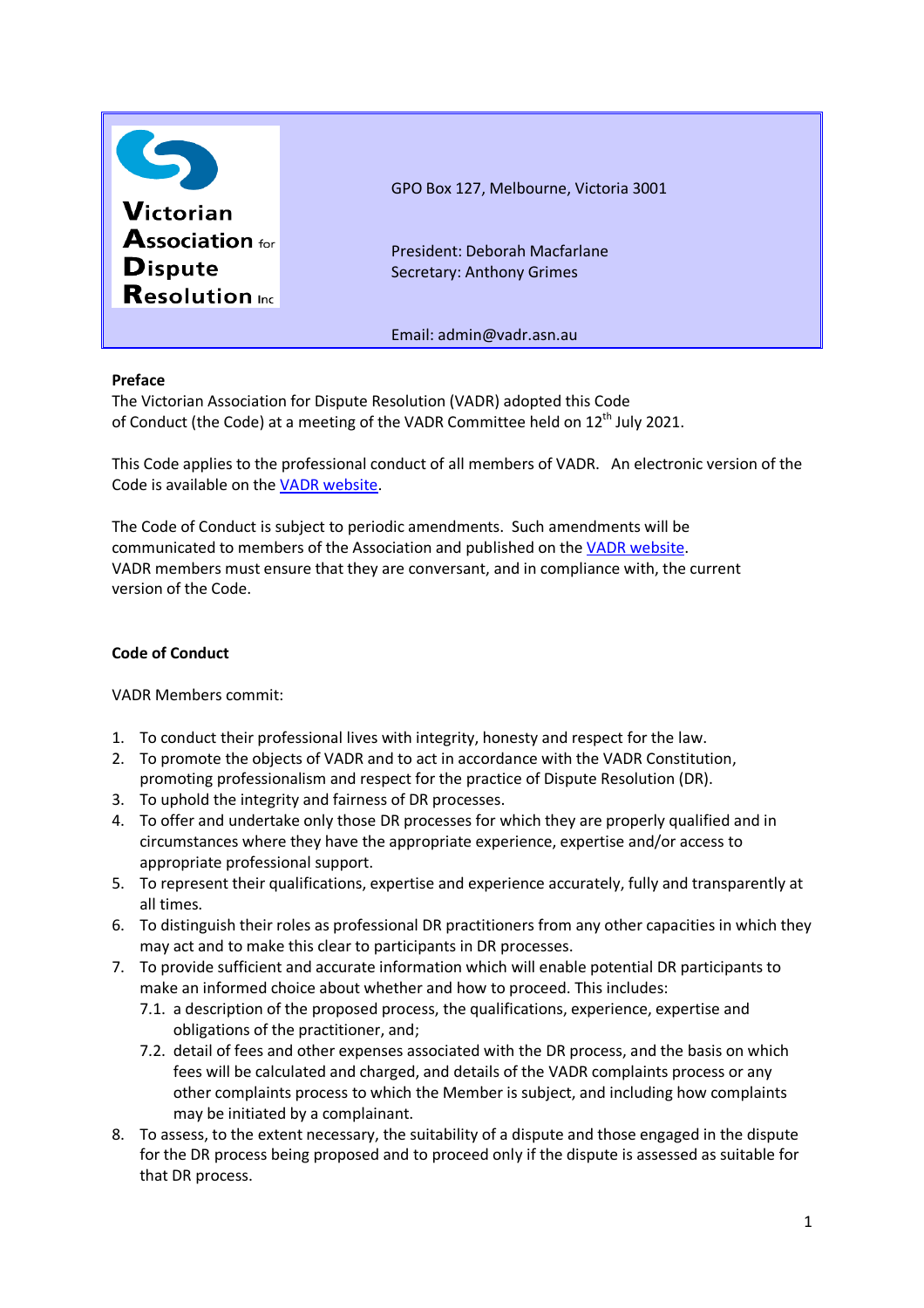- 9. To disclose to all parties to a DR process all known, actual, potential and perceived conflicts of interest before and if they arise during the DR process. In circumstances where an actual, potential or perceived conflict of interest arises, and if the parties expressly agree, the process may proceed only if the Member and all parties are satisfied that the conflict or perception of the conflict will not impair the Member's impartiality and independence, or impact negatively upon the DR process. In any other circumstances the Member must disqualify themselves from conducting the DR process.
- 10. To prepare appropriately for the DR process.
- 11. To inform and, if appropriate to the DR process, discuss with participants the procedural aspects of the process, including confidentiality and its scope, the role of the DR practitioner, and the roles of participants, their support people and their advisers, and to do so at such time as to afford all participants a realistic opportunity to decline to participate should they so choose.
- 12. Members are required to respect and preserve the confidentiality of the parties in accordance with the practice standards appropriate to the form of DR they are practising, as well as the reasonable expectations of the parties with regard to confidentiality. The Member shall not disclose any matter that a party expects to be confidential unless given permission by all parties or unless required by law.
- 13. To recognise and preserve the relationship of respect and impartiality inherent in the role of DR practitioner.
- 14. To use information gained in a DR process only in that process; and not to act for any participant in any professional or other capacity in relation to the same subject matter.
- 15. To communicate with participants even-handedly, respectfully and sensitively, using DR method(s) appropriate to the process.
- 16. To conduct DR processes fairly, diligently and professionally, exhibiting independence and impartiality and putting the interests of participants first.
- 17. To conduct the DR process in a timely manner and in accordance with the law.
- 18. To engage in professional learning activities to develop and refine their DR knowledge and skills.
- 19. To cooperate in establishing, maintaining and enhancing the quality, qualifications and standards of DR practice.
- 20. To suspend or terminate the DR process if it becomes evident that it is no longer appropriate or that it could be detrimental to one or more of the participants or to the practitioner.
- 21. To comply diligently with the requirements of other schemes under which they are accredited or registered.
- 22. To ensure that they are covered by the necessary insurances including for professional indemnity and public liability.
- 23. To welcome feedback and to cooperate in addressing any complaint about the DR process undertaken, while maintaining appropriate confidentiality.
- 24. Specifically, in relation to mediation, members commit:
	- 24.1. To uphold the principle of participant self-determination
	- 24.2. To support and enable participants to explore issues, to identify interests, to generate and evaluate options and to make decisions about future outcomes and action
- 25. To not provide advice except where:
	- 25.1. it is appropriate to the form of DR being exercised, and not in contravention of any practice standards to which the Member is subject;
	- 25.2. it is necessary for the enhancement of the process and/or the decision-making of the participants;
	- 25.3. it can be done in such a way as to not compromise the impartiality, or perception of partiality, of the Member; and
		- 25.4. the Member has the appropriate qualifications and expertise to provide the advice.